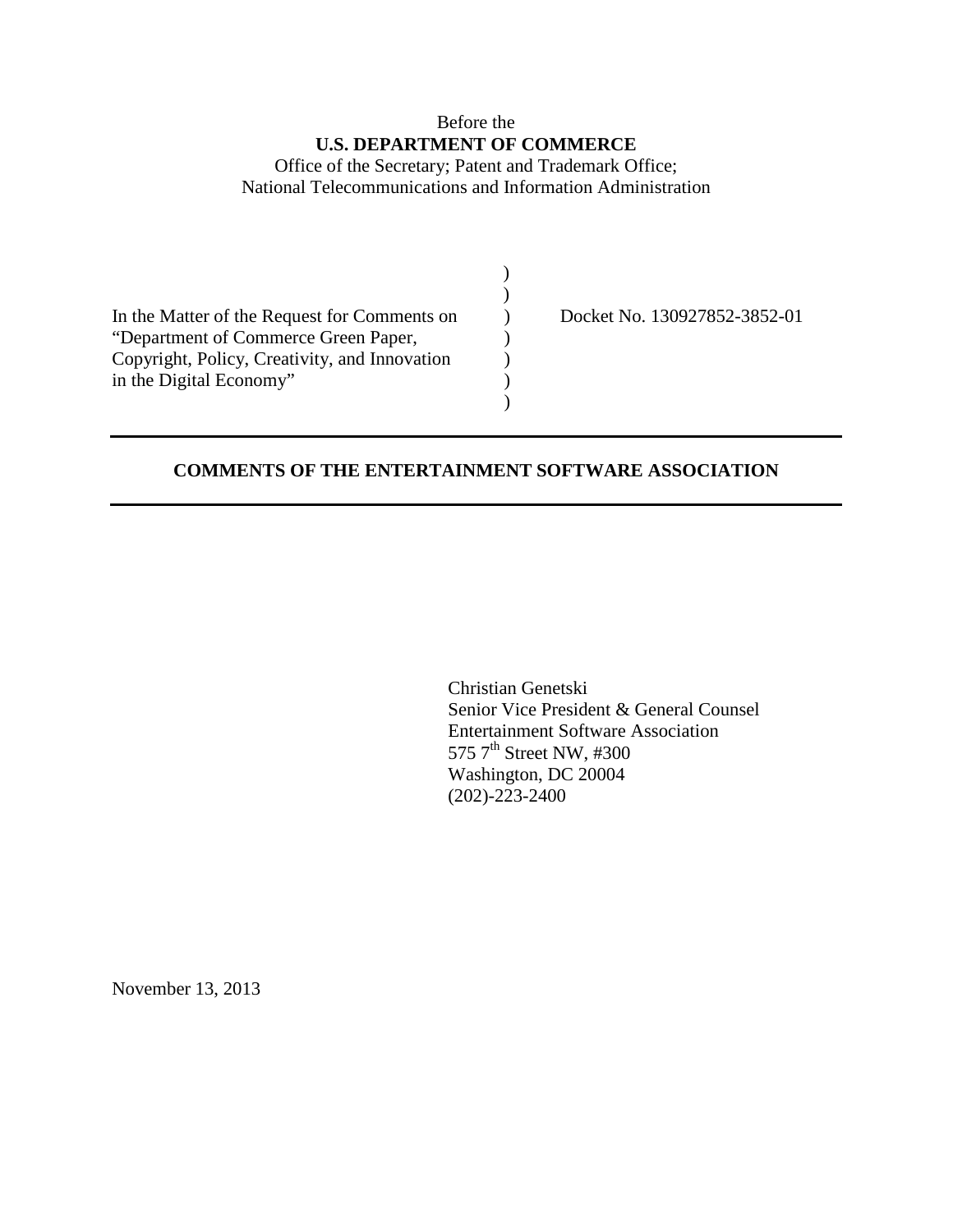The Entertainment Software Association ("ESA") is grateful for the opportunity to provide comments responding to issues raised in the Internet Policy Task Force's ("Task Force") Green Paper on Copyright Policy, Creativity, and Innovation in the Digital Economy ("Green Paper").<sup>[1](#page-1-0)</sup> As the U.S. association exclusively dedicated to serving the business and public affairs needs of companies that publish interactive games for video game consoles, handheld devices, personal computers, and the Internet, ESA has a keen interest in copyright policy, and in specific issues identified in the Task Force's most recent Request for Public Comment. We appreciate the Task Force's effort to identify aspects of copyright law that may be under strain due to technological advancements and the rise of the Internet. Because our industry's success depends on leveraging those very technologies, we regard the Task Force's work as critically important. We are particularly interested in the Task Force's inquiry into "the relevance and scope of the first sale doctrine in the digital environment" and the possibility of "establishing a multistakeholder dialogue on improving the operation of the notice and takedown system," and thus focus these initial comments on those two issues.

## **I. Relevance and Scope of the First Sale Doctrine in the Digital Environment**

As a threshold matter, we believe the Green Paper fairly characterizes the current state of the law with respect to the applicability of the first sale doctrine in the digital environment.<sup>[2](#page-1-1)</sup> The first sale doctrine generally provides owners of physical copies of works in a digital format, such as CDs and DVDs, the ability to resell or otherwise dispose of such physical copies by narrowing the scope of the distribution right,<sup>[3](#page-1-2)</sup> but does not apply to the "distribution of a work through

<span id="page-1-0"></span><sup>&</sup>lt;sup>1</sup> Department of Commerce - Internet Policy Task Force, *Copyright Policy, Creativity, and Innovation in the Digital Economy*, (2001), *available at* <http://www.uspto.gov/news/publications/copyrightgreenpaper.pdf>("Green Paper").<br>
<sup>2</sup> *See id.* at 35-38.<br>
<sup>3</sup> *See 17 U.S.C.* § 109.

<span id="page-1-2"></span><span id="page-1-1"></span>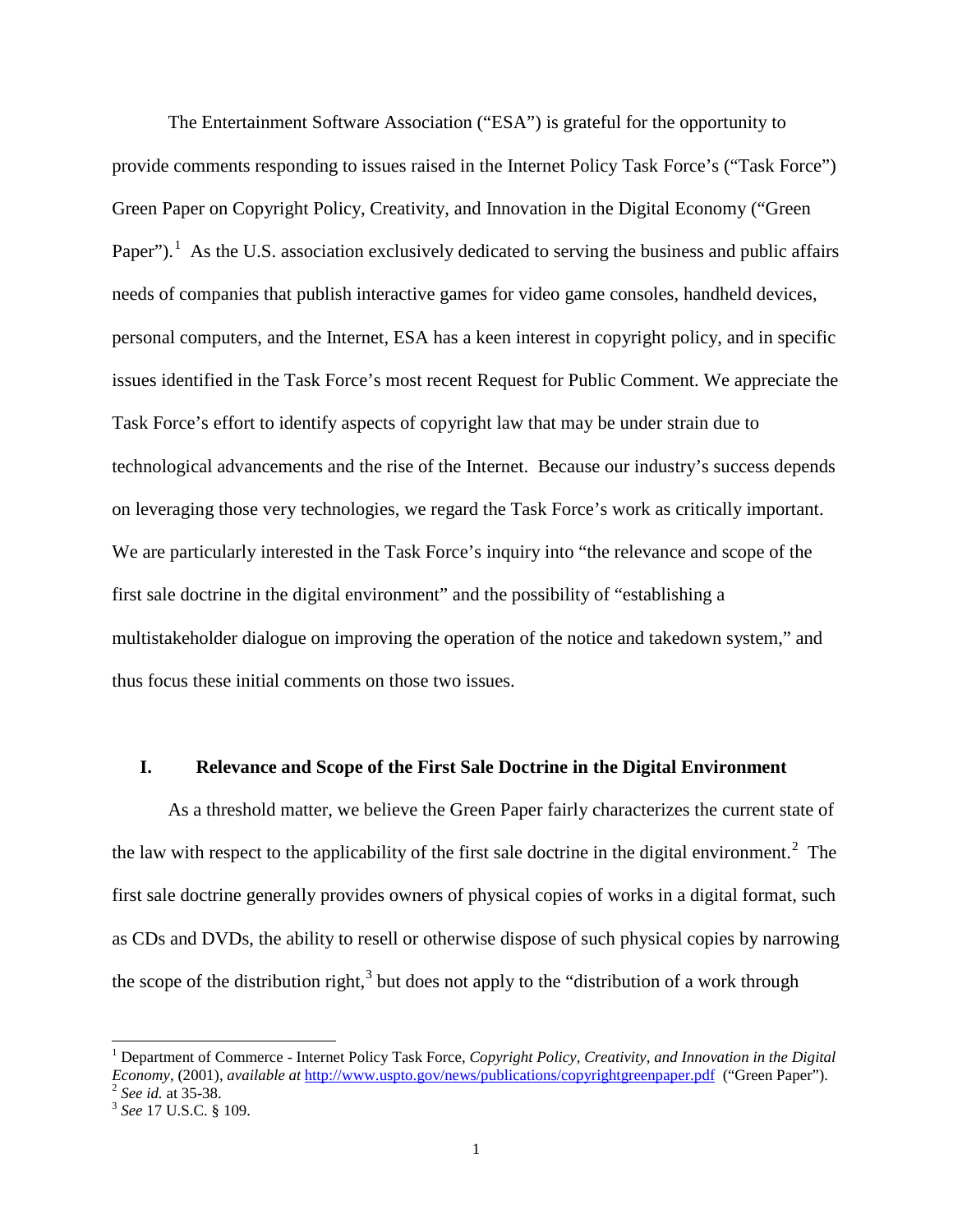digital transmission where copies are created implicating the reproduction right"<sup>[4](#page-2-0)</sup> nor to works obtained pursuant to a licensing agreement. We understand that the Task Force is interested in examining whether there are benefits historically associated with the first sale doctrine that may be at risk due to the increasing reliance on online distribution and the trend toward structuring such transactions as "licenses" rather than "sales."<sup>[5](#page-2-1)</sup> Given our perspective as an industry that has seen tremendous benefit for publishers and consumers alike from current licensing practices for digital entitlements, we urge the Task Force to carefully consider the complete picture, including the impact an abrupt policy shift would have on the existing market for copyrighted works, in evaluating whether to endorse an expansion of the first sale doctrine.

The video game industry was among the earliest of the content industries to respond to the emergence and widespread consumer adoption of broadband Internet by developing new business models and modes of distribution that eschew the need for physical goods in favor of a purely digital, online user experience. Broadband penetration has enabled publishers to develop a range of online services that deliver interactive content to consumers in a variety of new ways und under multiple pricing models. Indeed, the manner in which the entertainment software industry has delivered engaging experiences to consumers has evolved dramatically. Just 15 years ago, industry products consisted primarily of console and PC games that were sold on disc and played at home with limited opportunities for multiplayer interaction. Today, however, online game delivery and game play are the norm, providing consumers with additional channels for acquiring game content, and expanded options for playing against and engaging with other gamers around the world.

<span id="page-2-1"></span><span id="page-2-0"></span><sup>&</sup>lt;sup>4</sup> Green Paper, *supra* note 1 at 35.<br><sup>5</sup> We take no position on whether the Green Paper's characterization of this trend is correct. Historically, many video games, like much software generally, were licensed, and thus have always been subject to license restrictions. *See, e.g., Vernor v. Autodesk*. As noted below, whether video game publishers adopted this or another distribution method largely depends on how to provide the best experience for consumers.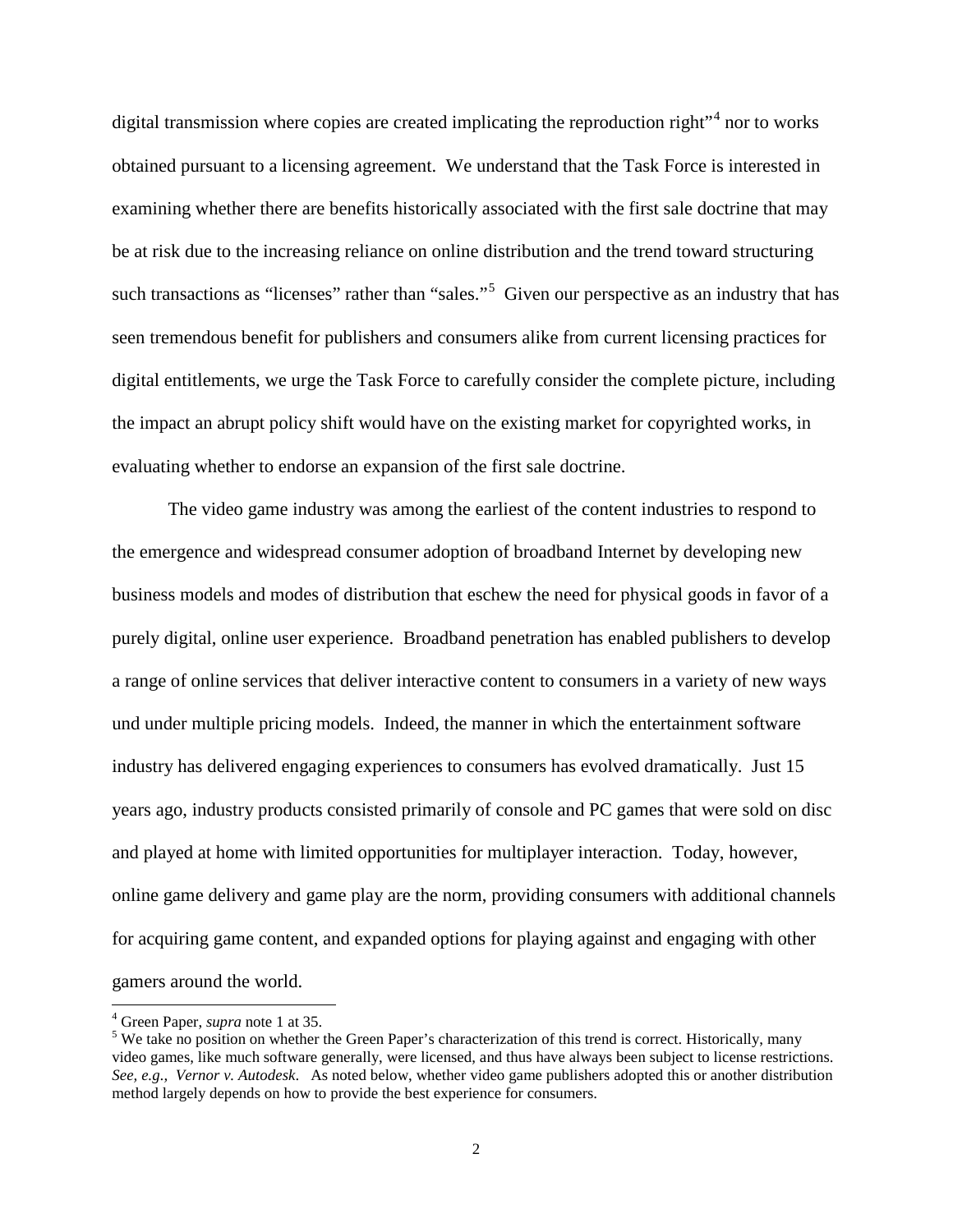For instance, the video game industry has developed both hardware platforms, including home consoles and handheld devices, and software platforms, including web portals and cloud services, that are dedicated to delivering game content and enabling game play. Each of the three major home consoles works in tandem with an integrated, console-specific online network. Those networks provide a wide array of functions in support of game play, including enabling multiplayer game play, downloading of games, announcements for new games, expansion packs and updates, tournaments, tracking of trophies and achievement badges, social and community features, and customization of avatars. The consoles' online networks also offer access to non-game entertainment services, including films and TV shows. In addition to physical game consoles and their associated networks, consumers also may access, obtain, and play video games through online game platforms, such as EA's Origin, Microsoft's Games for Windows Live, and Valve Corp.'s Steam, or game streaming services such as OnLive. Separately, game publishers also develop video game software for other multipurpose platforms, such as the Windows Store and Apple's App Store, which serve as digital hubs for games playable on mobile phones, tablets and PCs. Finally, game publishers offer games directly to consumers that are played exclusively online over the PC platform, in some cases through a game client that connects to the publishers' servers and often through a mere web browser interface. In each of these distribution models, much of the functionality and entertainment experience is directed by or occurs on the publisher's server.

In addition to expanding the universe of platforms and distribution models, advances in cloud capabilities have also provided game developers with flexibility to experiment with alternative means of monetization. For example, under the "free-to-play" ("F2P") model frequently employed with online web and mobile games, publishers provide consumers with free access to games and seek to generate revenue through in-game advertising and/or the sale of in-game items. Some "massively multiplayer online" games ("MMOs") employ a monthly subscription fee model.

3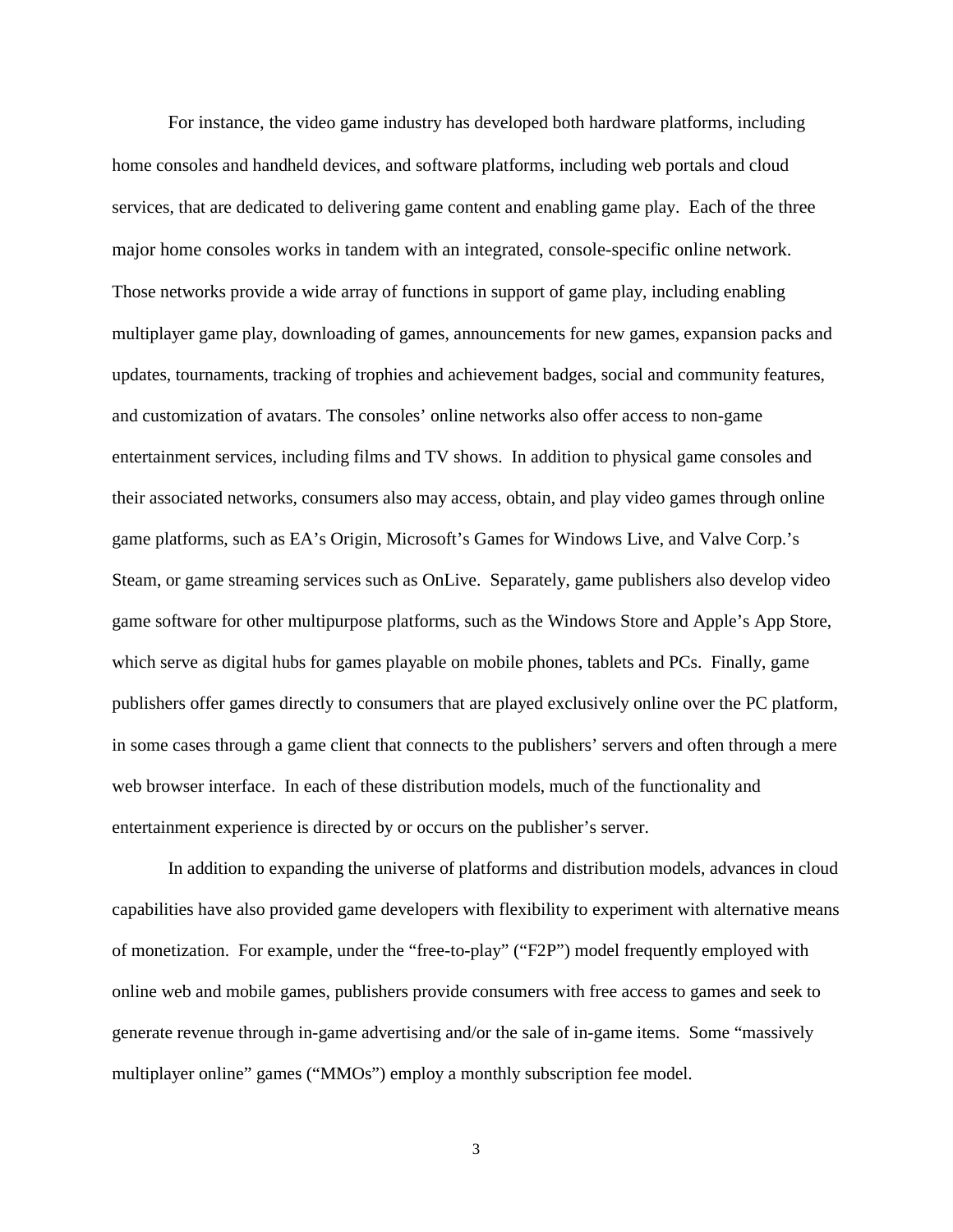The video game industry's position on the leading edge of consumer-focused innovation should not be surprising. Gamers are consumers with high expectations, and gaming itself is an interactive experience between publisher and gamer. To compete effectively, platforms and publishers must anticipate, appreciate, and exceed gamer expectations. The expansion into new digital distribution models, a development enabled by effective licensing models, has been a critical tool to deliver gamers content in a manner that meets their demands. Indeed, these innovations give consumers greater access to more content, through a greater number of distribution channels, and on more flexible terms than ever before. As a consequence, the introduction of these new business models has resonated with consumers, generating incredible growth for the online segment of the game industry. In fact, in 2012, PricewaterhouseCoopers ("PWC") estimates that consumers spent more than \$22.4 billion on online video game content and an additional \$8.7 billion on content playable on mobile devices, accounting for just under half of the video game industry's \$63.4 billion in global sales.<sup>[6](#page-4-0)</sup> By 2017, PWC forecasts that these segments of the video game industry alone will account for more than \$44.6[7](#page-4-1) billion in consumer spending.<sup>7</sup>

Although the first sale doctrine is generally framed as pro consumer, efforts to expand the first sale doctrine carry the potential to undermine these market-driven developments. In this regard, the passage of time has proven prescient the reasoning underlying the Copyright Office's reluctance to endorse a broader "digital" first sale doctrine in the Section 104 Report:

Proposals for a digital first sale doctrine endeavor to fit the exploitation of works online within a distribution model that was developed within the confines of predigital technology. Digital communications technology enables authors and publishers to develop new business models, with a more flexible array of products that can be tailored and priced to meet the needs of different consumers. Requiring that transmissions of digital files be treated just the same as the sale of tangible copies artificially forces authors and publishers into a distribution model based on outright sale of copies of the work. The sale model was dictated by the

<span id="page-4-1"></span><span id="page-4-0"></span> <sup>6</sup> *See* PricewaterhouseCoopers, *Global Entertainment and Media Outlook: 2013-2017*, available at http://www.pwc.com/gx/en/global-entertainment-media-outlook/segment-insights/video-games.jhtml. <sup>7</sup> *See id.*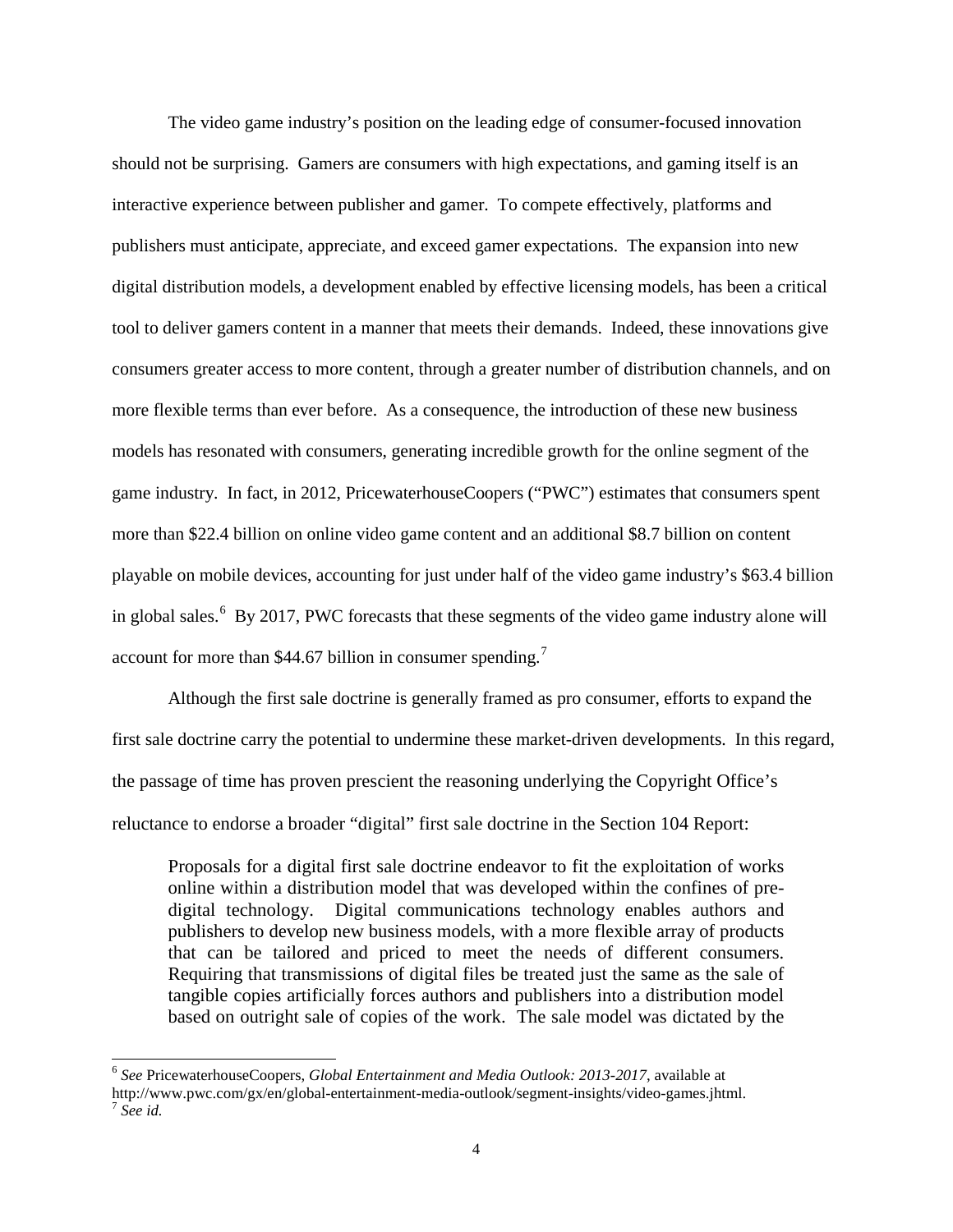technological necessity of manufacturing and parting company with physical copies in order to exploit a work – neither of which apply to online distribution. If the sale model is to continue as the dominant method of distribution, it should be the choice of the market, not due to legislative fiat.<sup>[8](#page-5-0)</sup>

As the Task Force considers whether changes to § 109 are needed, it is important that it weigh the benefits historically associated with the first sale doctrine against those afforded by digital distribution models. The Task Force must be mindful that efforts to expand the first sale doctrine, either by amending § 109 or by "[reinterpreting] what constitutes a 'license,'"[9](#page-5-1) raise the specter of a dramatic chilling effect on the types of service offerings that are now made available to the public because of the flexibility provided by a digital entitlement licensing scheme. We agree with the Copyright Office's warning that "[s]traight-jacketing copyright owners into a distribution model that developed around a different technology at a different time is a formula for stifling innovative, market-driven approaches to meeting consumer demand for digital content."<sup>[10](#page-5-2)</sup>

## **II. Establishing a Multistakeholder Dialogue on Improving the Operation of the Notice and Takedown System**

As an industry of both content creators and platform operators, and one in which game products and services increasingly empower users to interact with one another to build virtual

<span id="page-5-0"></span> <sup>8</sup> *See* U.S. Copyright Office, *A Report of the Register of Copyrights Pursuant to § 104 of the Digital Millennium Copyright Act*, 91-92 (2001) available at<http://www.copyright.gov/reports/studies/dmca/sec-104-report-vol-1.pdf> "Section 104 Report").<br><sup>9</sup> Green Paper, *supra* note 1, at 36.

<span id="page-5-1"></span>

<span id="page-5-2"></span><sup>&</sup>lt;sup>10</sup> Section 104 Report, *supra* note 8, at 101. We also agree with the Section 104 Report's conclusion that "[a]sserting, by analogy, that an online digital transmission is the same as a transfer of a material object ignores the many differences between the two events." *Id.* at 99. Unlike the transfer of physical goods, the online transmission of a digital work results in the creation of an additional perfect copy, and is thus "accompanied by a greatly increased risk of piracy." *Id.* Moreover, there remain significant technological (and privacy) impediments to confirming the deletion of a file by its original owner.